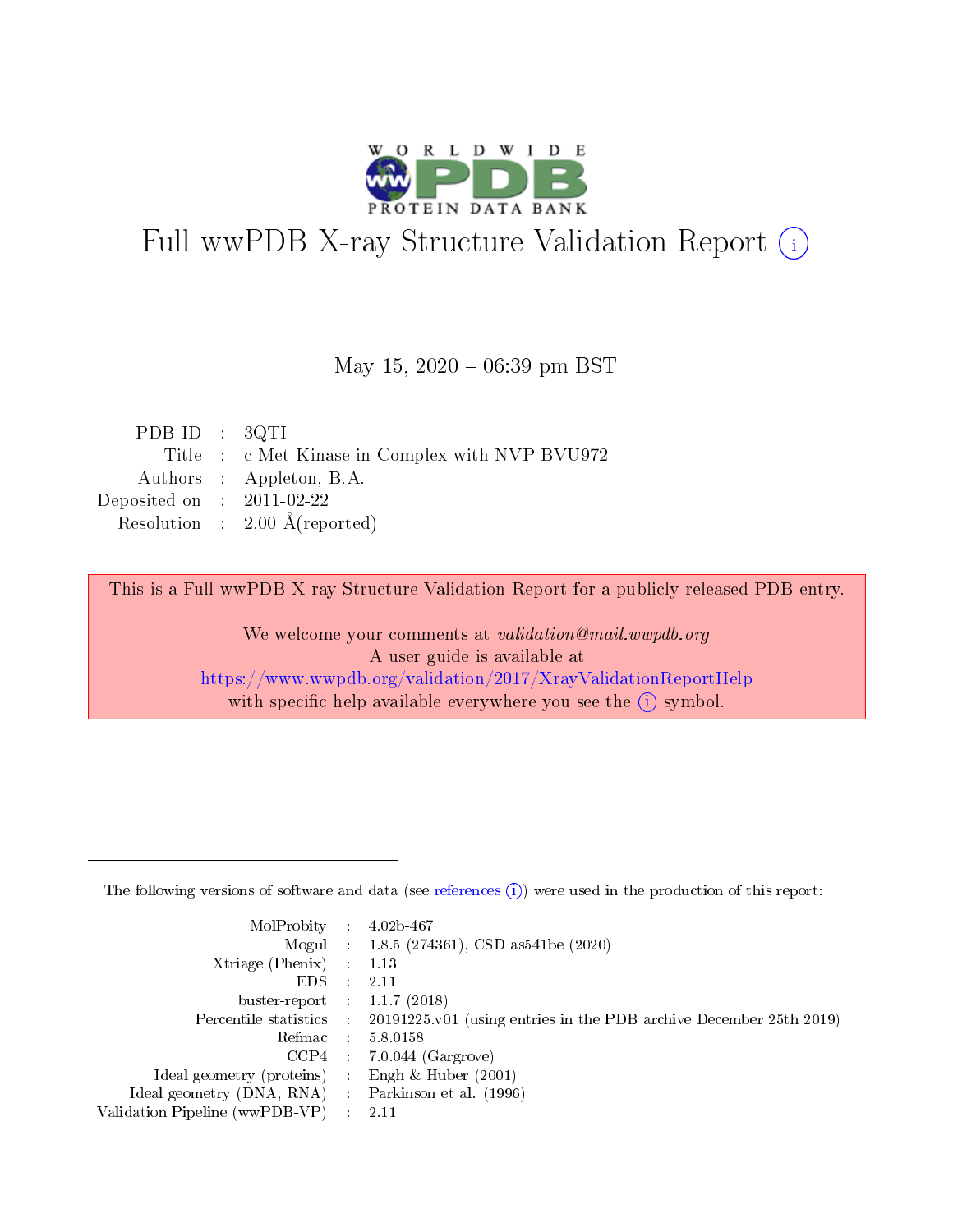# 1 [O](https://www.wwpdb.org/validation/2017/XrayValidationReportHelp#overall_quality)verall quality at a glance  $(i)$

The following experimental techniques were used to determine the structure: X-RAY DIFFRACTION

The reported resolution of this entry is 2.00 Å.

Percentile scores (ranging between 0-100) for global validation metrics of the entry are shown in the following graphic. The table shows the number of entries on which the scores are based.



| Metric                | Whole archive<br>$(\#\text{Entries})$ | <b>Similar resolution</b><br>$(\#\text{Entries}, \text{resolution range}(\text{\AA}))$ |
|-----------------------|---------------------------------------|----------------------------------------------------------------------------------------|
| $R_{free}$            | 130704                                | $8085(2.00-2.00)$                                                                      |
| Clashscore            | 141614                                | $9178(2.00-2.00)$                                                                      |
| Ramachandran outliers | 138981                                | $\overline{9054}$ $(2.00-2.00)$                                                        |
| Sidechain outliers    | 138945                                | $9053(2.00-2.00)$                                                                      |
| RSRZ outliers         | 127900                                | $7900(2.00-2.00)$                                                                      |

The table below summarises the geometric issues observed across the polymeric chains and their fit to the electron density. The red, orange, yellow and green segments on the lower bar indicate the fraction of residues that contain outliers for  $>=3, 2, 1$  and 0 types of geometric quality criteria respectively. A grey segment represents the fraction of residues that are not modelled. The numeric value for each fraction is indicated below the corresponding segment, with a dot representing fractions  $\epsilon=5\%$  The upper red bar (where present) indicates the fraction of residues that have poor fit to the electron density. The numeric value is given above the bar.

| Mol | $Chain \  Length$ | Quality of chain |     |  |  |  |
|-----|-------------------|------------------|-----|--|--|--|
|     | 314               | 7%<br>89%        | 7%  |  |  |  |
|     | 314               | 4%<br>86%        | 11% |  |  |  |

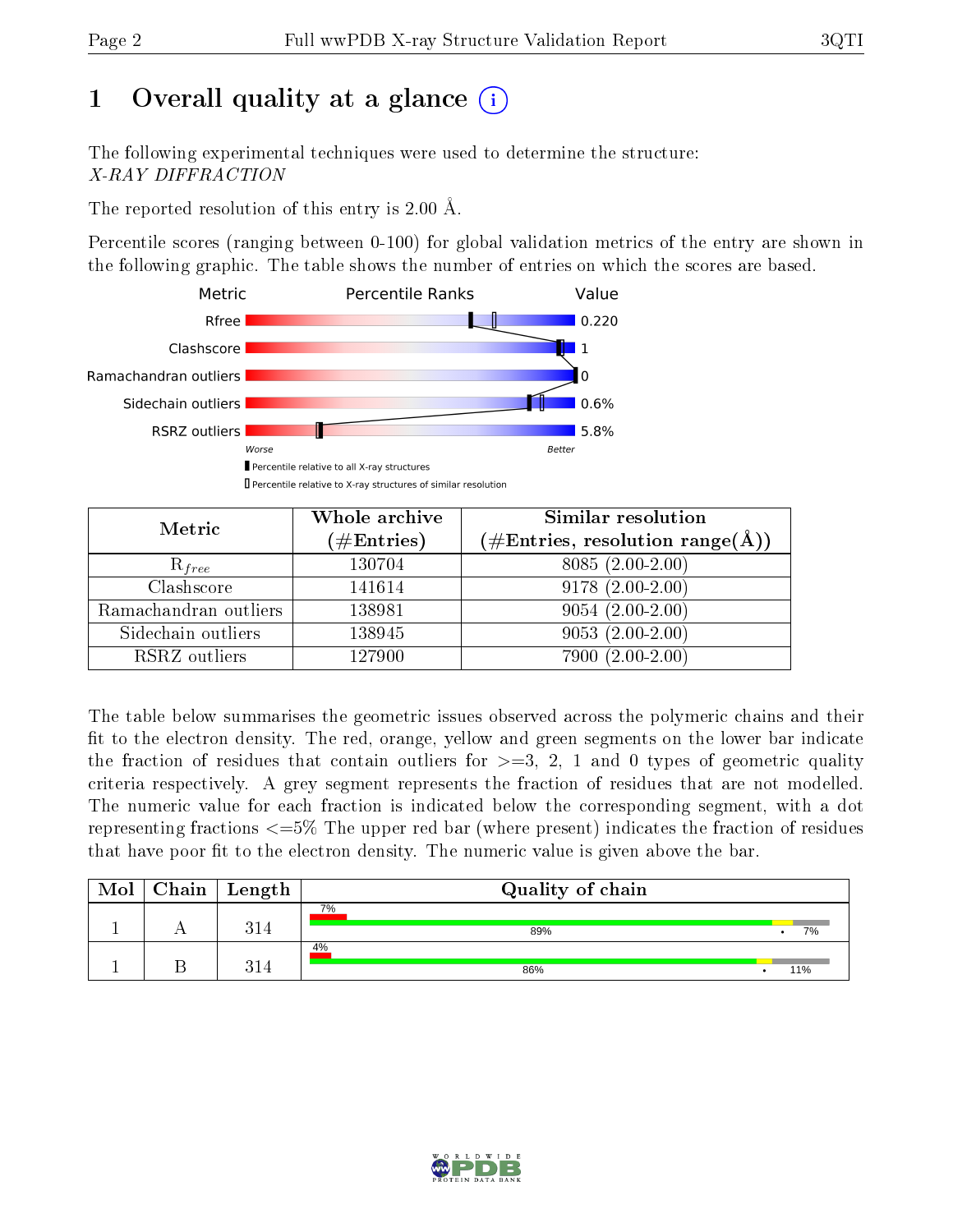# 2 Entry composition (i)

There are 5 unique types of molecules in this entry. The entry contains 5002 atoms, of which 0 are hydrogens and 0 are deuteriums.

In the tables below, the ZeroOcc column contains the number of atoms modelled with zero occupancy, the AltConf column contains the number of residues with at least one atom in alternate conformation and the Trace column contains the number of residues modelled with at most 2 atoms.

| $\text{Mol}$ |  | Chain Residues | Atoms        |               |        |     |  | $\rm{ZeroOcc}$   AltConf   Trace |  |
|--------------|--|----------------|--------------|---------------|--------|-----|--|----------------------------------|--|
|              |  | 292            | Total        | C N           |        |     |  |                                  |  |
|              |  | 2304           | 1495 389     |               | 405 15 |     |  |                                  |  |
|              |  | 280            | Total        | $\mathcal{C}$ | -N     |     |  |                                  |  |
|              |  | 2243           | 1461 377 389 |               |        | -16 |  |                                  |  |

Molecule 1 is a protein called Hepatocyte growth factor receptor.

| Chain | Residue | Modelled   | Actual     | Comment               | Reference         |
|-------|---------|------------|------------|-----------------------|-------------------|
| А     | 1047    | GLY        |            | <b>EXPRESSION TAG</b> | <b>UNP P08581</b> |
| А     | 1048    | PRO        |            | <b>EXPRESSION TAG</b> | <b>UNP P08581</b> |
| А     | 1049    | <b>GLY</b> |            | <b>EXPRESSION TAG</b> | <b>UNP P08581</b> |
| А     | 1194    | PHE        | <b>TYR</b> | ENGINEERED MUTATION   | <b>UNP P08581</b> |
| A     | 1234    | <b>PHE</b> | TYR.       | ENGINEERED MUTATION   | <b>UNP P08581</b> |
| А     | 1235    | ASP        | <b>TYR</b> | ENGINEERED MUTATION   | <b>UNP P08581</b> |
| B     | 1047    | GLY        |            | <b>EXPRESSION TAG</b> | <b>UNP P08581</b> |
| B     | 1048    | <b>PRO</b> |            | <b>EXPRESSION TAG</b> | <b>UNP P08581</b> |
| B     | 1049    | GLY        |            | <b>EXPRESSION TAG</b> | <b>UNP P08581</b> |
| B     | 1194    | PHE        | TYR.       | ENGINEERED MUTATION   | UNP P08581        |
| B     | 1234    | PHE        | <b>TYR</b> | ENGINEERED MUTATION   | <b>UNP P08581</b> |
| B     | 1235    | ASP        | <b>TYR</b> | ENGINEERED MUTATION   | <b>UNP P08581</b> |

There are 12 discrepancies between the modelled and reference sequences:

• Molecule 2 is  $6-\{6-(1-methyl-1H-pyrazol-4-yl)imidazo[1,2-b]pyridazin-3-yl|methyl\}quinoline$ (three-letter code: 3QT) (formula:  $C_{20}H_{16}N_6$ ).

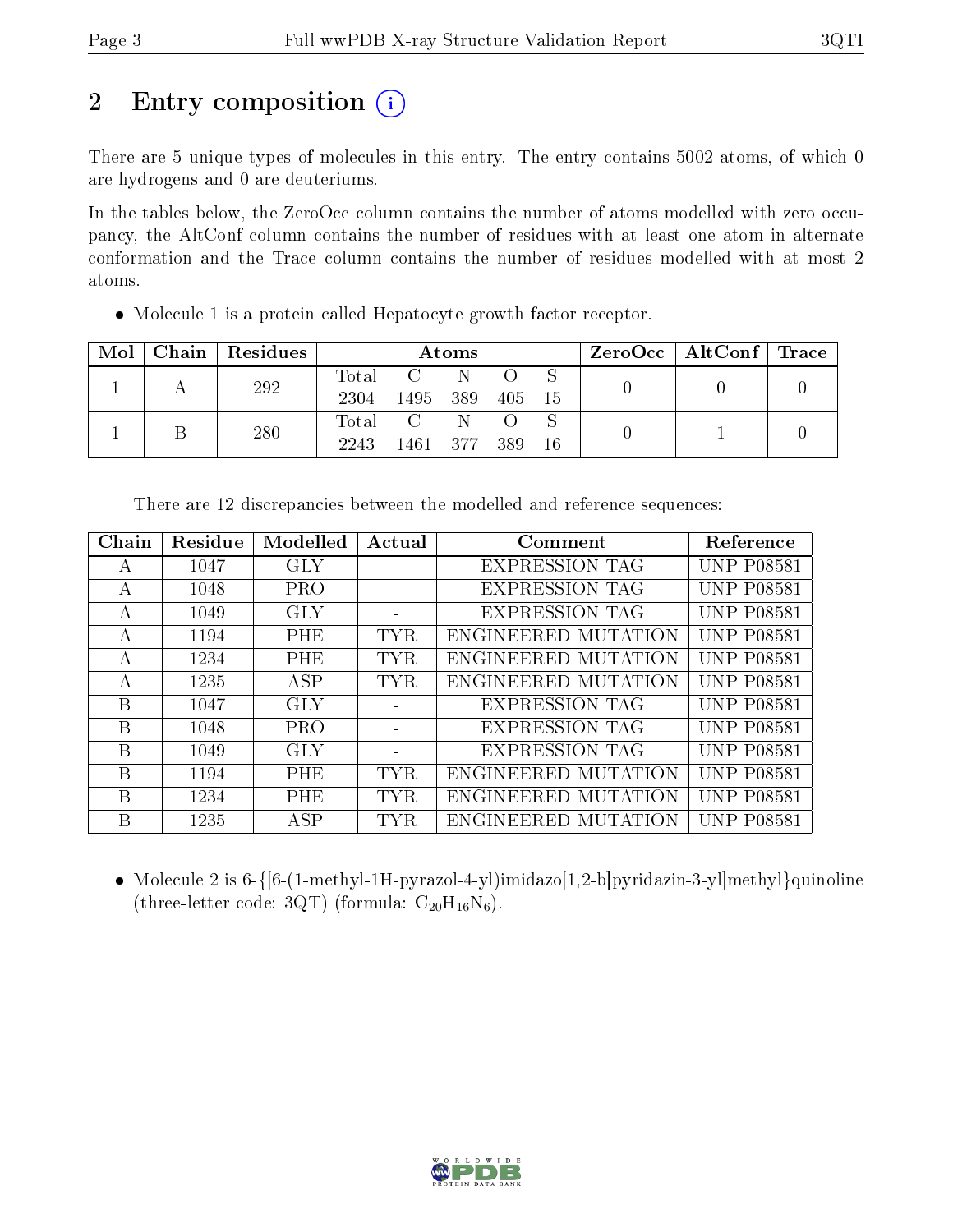

|  | Mol   Chain   Residues | Atoms                        | ZeroOcc   AltConf |  |
|--|------------------------|------------------------------|-------------------|--|
|  |                        | Total C N<br>$26 \t 20 \t 6$ |                   |  |
|  |                        | Total C N<br>26<br>20        |                   |  |

Molecule 3 is CHLORIDE ION (three-letter code: CL) (formula: Cl).

|  | $Mol$   Chain   Residues | Atoms    | ZeroOcc   AltConf |
|--|--------------------------|----------|-------------------|
|  |                          | Total Cl |                   |
|  |                          | Total Cl |                   |

 $\bullet$  Molecule 4 is GLYCEROL (three-letter code: GOL) (formula:  $\rm{C_3H_8O_3}).$ 

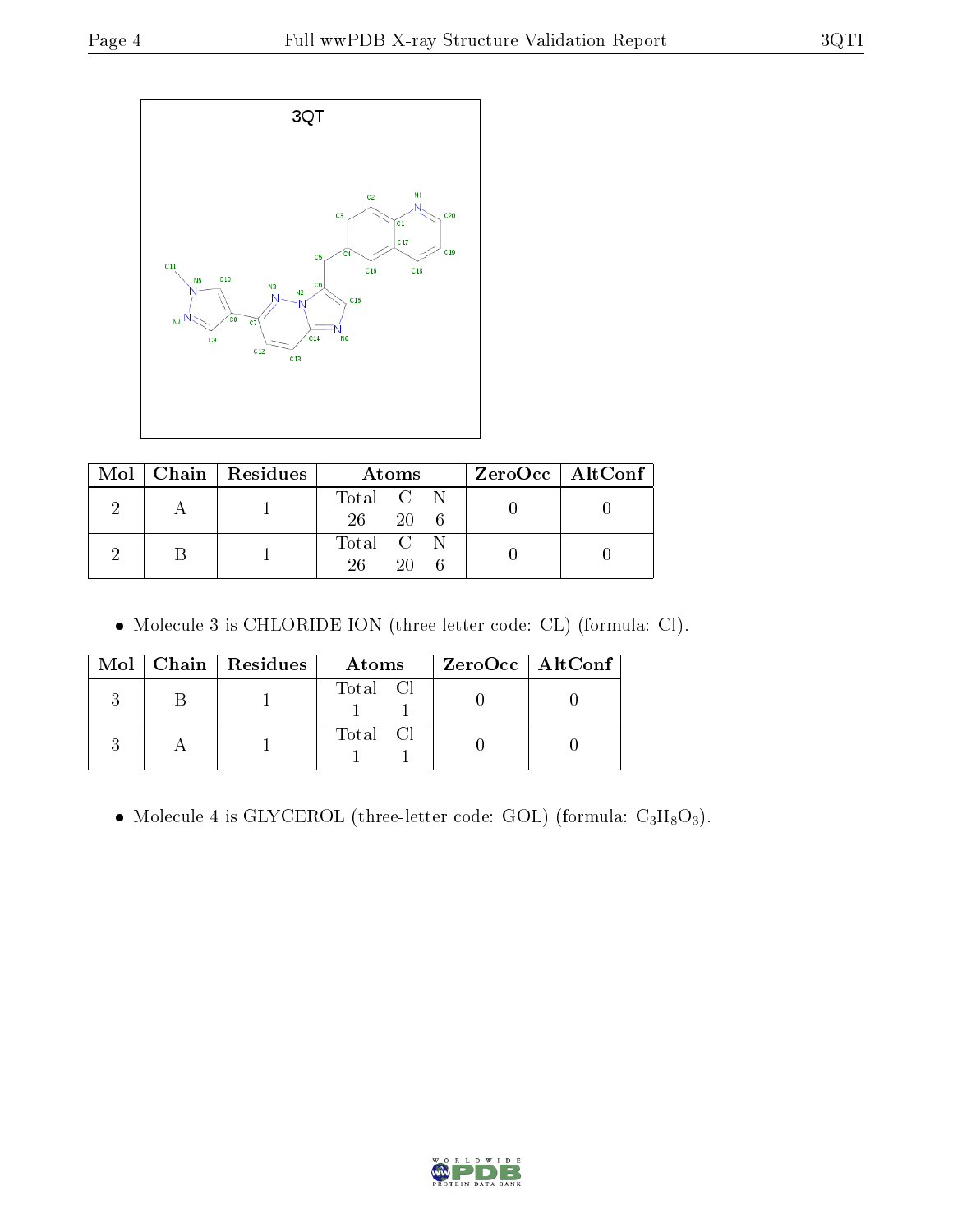

|  | $\text{Mol}$   Chain   Residues | Atoms              |  |  | $\rm ZeroOcc$   Alt $\rm Conf$ |  |
|--|---------------------------------|--------------------|--|--|--------------------------------|--|
|  |                                 | $\mathrm{Total}$ C |  |  |                                |  |

 $\bullet\,$  Molecule 5 is water.

|  | Mol   Chain   Residues | Atoms               | $ZeroOcc \   \ AltConf \  $ |
|--|------------------------|---------------------|-----------------------------|
|  | 202                    | Total<br>202<br>202 |                             |
|  | 193                    | Total<br>193<br>193 |                             |

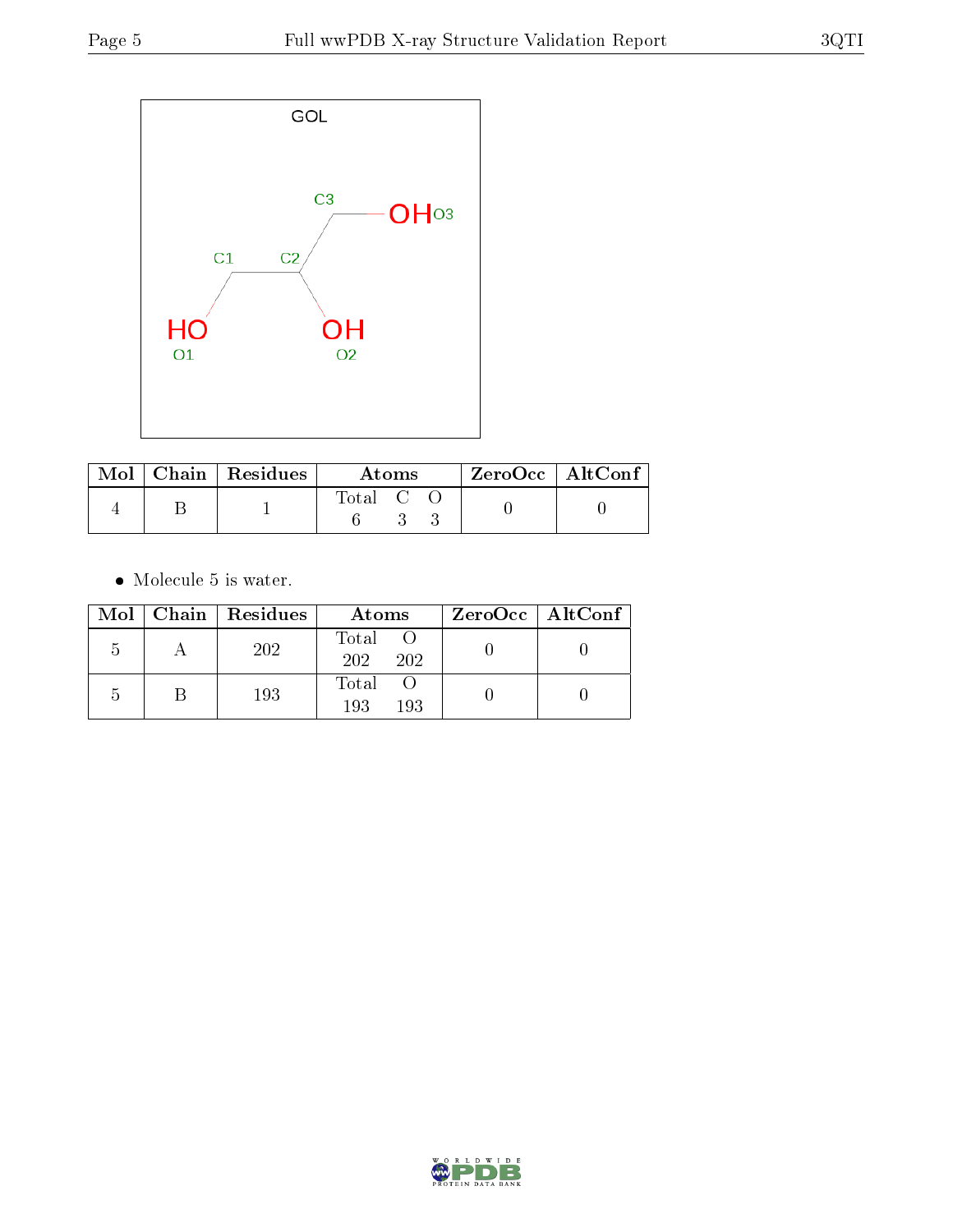# 3 Residue-property plots  $(i)$

These plots are drawn for all protein, RNA and DNA chains in the entry. The first graphic for a chain summarises the proportions of the various outlier classes displayed in the second graphic. The second graphic shows the sequence view annotated by issues in geometry and electron density. Residues are color-coded according to the number of geometric quality criteria for which they contain at least one outlier: green  $= 0$ , yellow  $= 1$ , orange  $= 2$  and red  $= 3$  or more. A red dot above a residue indicates a poor fit to the electron density (RSRZ  $> 2$ ). Stretches of 2 or more consecutive residues without any outlier are shown as a green connector. Residues present in the sample, but not in the model, are shown in grey.



• Molecule 1: Hepatocyte growth factor receptor



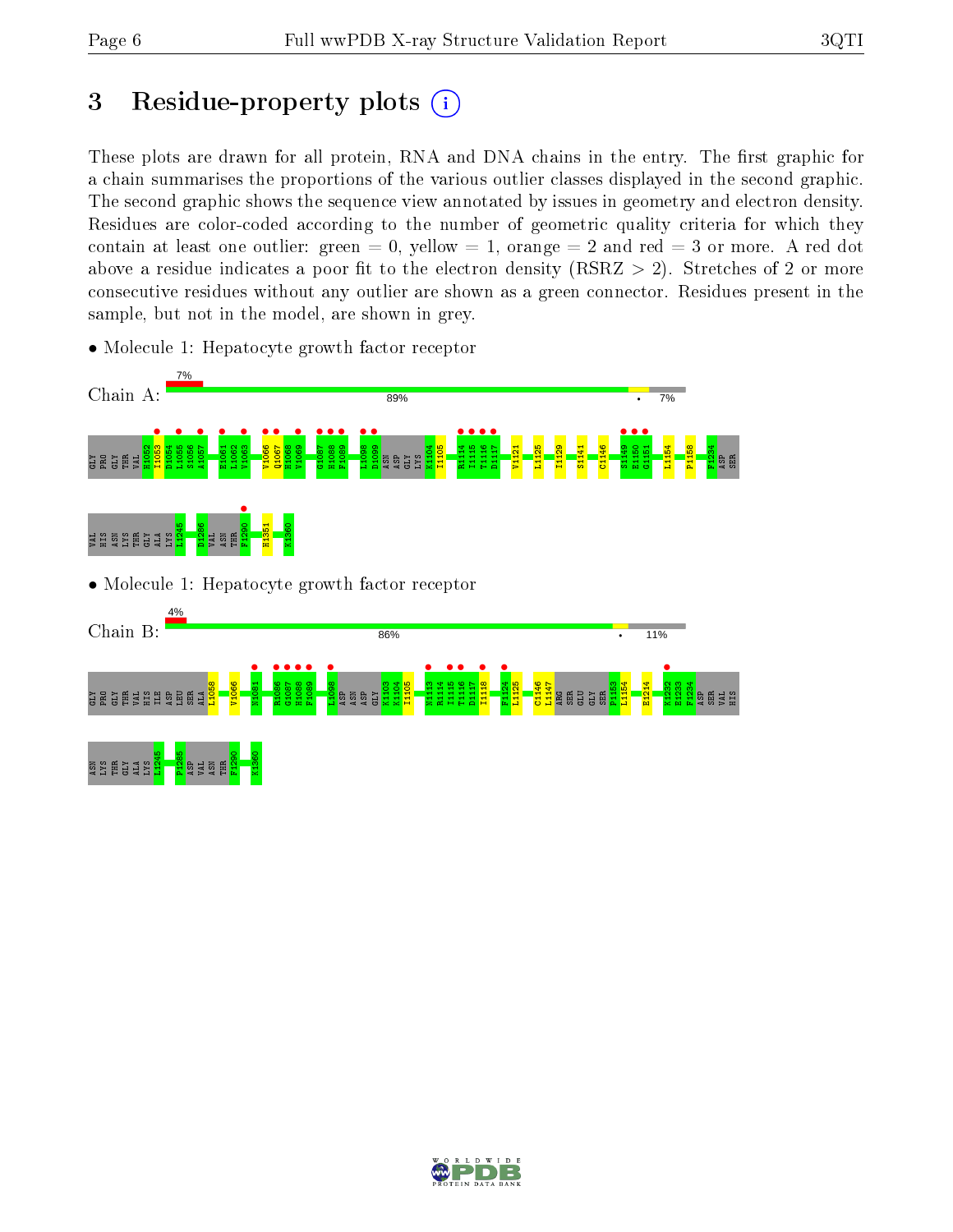# 4 Data and refinement statistics  $(i)$

| Property                                                             | Value                                                       | Source     |
|----------------------------------------------------------------------|-------------------------------------------------------------|------------|
| $\overline{S}$ pace group                                            | $P_1$                                                       | Depositor  |
| Cell constants                                                       | $47.10\text{\AA}$<br>$81.20\text{\AA}$<br>$42.69\text{\AA}$ |            |
| a, b, c, $\alpha$ , $\beta$ , $\gamma$                               | $102.58^\circ$<br>$90.04^\circ$<br>$103.94^{\circ}$         | Depositor  |
| Resolution $(A)$                                                     | 39.39<br>$-2.00$                                            | Depositor  |
|                                                                      | 44.34<br>2.00<br>$\equiv$                                   | <b>EDS</b> |
| % Data completeness                                                  | $96.1(39.39-2.00)$                                          | Depositor  |
| (in resolution range)                                                | $96.5(44.34-2.00)$                                          | <b>EDS</b> |
| $R_{merge}$                                                          | (Not available)                                             | Depositor  |
| $\mathrm{R}_{sym}$                                                   | 0.11                                                        | Depositor  |
| $\langle I/\sigma(I)\rangle^{-1}$                                    | $\overline{2.18}$ (at 2.00 Å)                               | Xtriage    |
| Refinement program                                                   | BUSTER-TNT BUSTER 2.9.7, BUSTER 2.9.7                       | Depositor  |
|                                                                      | 0.183<br>0.213<br>$\sim$                                    | Depositor  |
| $R, R_{free}$                                                        | 0.190<br>0.220                                              | DCC        |
| $R_{free}$ test set                                                  | 1964 reflections $(5.05\%)$                                 | wwPDB-VP   |
| Wilson B-factor $(A^2)$                                              | 16.5                                                        | Xtriage    |
| Anisotropy                                                           | 0.243                                                       | Xtriage    |
| Bulk solvent $k_{sol}(e/\mathring{A}^3)$ , $B_{sol}(\mathring{A}^2)$ | 0.37, 63.2                                                  | <b>EDS</b> |
| $L$ -test for twinning <sup>2</sup>                                  | $>$ = 0.49, < $L^2$ > = 0.32<br>< L                         | Xtriage    |
| Estimated twinning fraction                                          | $0.126$ for $h,-k,-h-1$                                     | Xtriage    |
| $F_o, F_c$ correlation                                               | 0.93                                                        | <b>EDS</b> |
| Total number of atoms                                                | 5002                                                        | wwPDB-VP   |
| Average B, all atoms $(A^2)$                                         | 24.0                                                        | wwPDB-VP   |

Xtriage's analysis on translational NCS is as follows: The largest off-origin peak in the Patterson function is  $8.07\%$  of the height of the origin peak. No significant pseudotranslation is detected.

<sup>&</sup>lt;sup>2</sup>Theoretical values of  $\langle |L| \rangle$ ,  $\langle L^2 \rangle$  for acentric reflections are 0.5, 0.333 respectively for untwinned datasets, and 0.375, 0.2 for perfectly twinned datasets.



<span id="page-6-1"></span><span id="page-6-0"></span><sup>1</sup> Intensities estimated from amplitudes.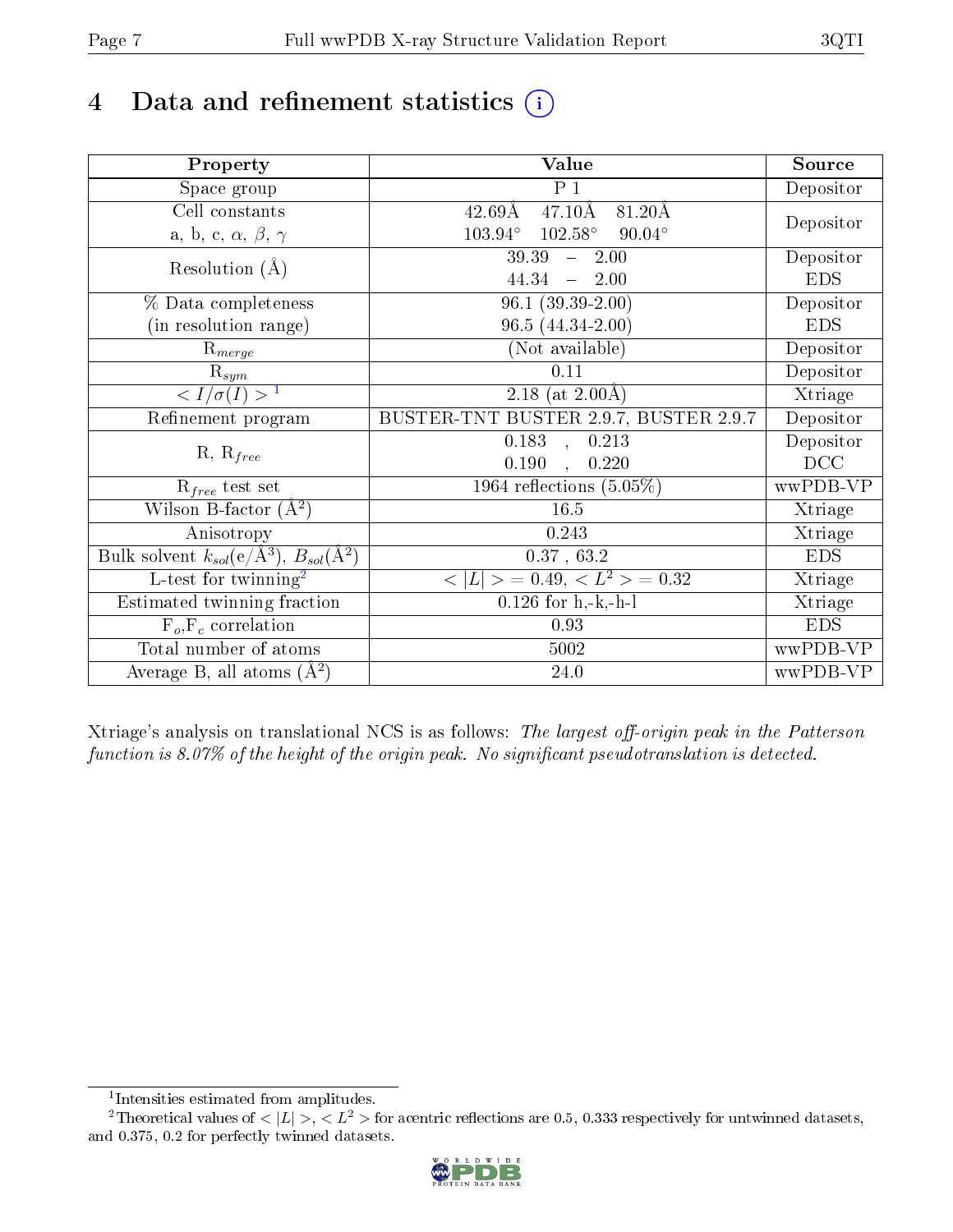# 5 Model quality  $(i)$

# 5.1 Standard geometry  $(i)$

Bond lengths and bond angles in the following residue types are not validated in this section: GOL, CL, 3QT

The Z score for a bond length (or angle) is the number of standard deviations the observed value is removed from the expected value. A bond length (or angle) with  $|Z| > 5$  is considered an outlier worth inspection. RMSZ is the root-mean-square of all Z scores of the bond lengths (or angles).

| Mol | Chain       |             | Bond lengths   | Bond angles |        |  |
|-----|-------------|-------------|----------------|-------------|--------|--|
|     | <b>RMSZ</b> | $\# Z  > 5$ | RMSZ           | $\# Z  > 5$ |        |  |
|     |             | 0.48        | 0/2361         | 0.60        | 0/3198 |  |
|     | R           | 0.49        | 0/2299         | 0.60        | 0/3110 |  |
| AΠ  | АH          | 0.48        | $^\prime 4660$ | 0.60        | /6308  |  |

There are no bond length outliers.

There are no bond angle outliers.

There are no chirality outliers.

There are no planarity outliers.

### $5.2$  Too-close contacts  $\overline{()}$

In the following table, the Non-H and H(model) columns list the number of non-hydrogen atoms and hydrogen atoms in the chain respectively. The H(added) column lists the number of hydrogen atoms added and optimized by MolProbity. The Clashes column lists the number of clashes within the asymmetric unit, whereas Symm-Clashes lists symmetry related clashes.

| Mol | Chain |      | $\sqrt{\text{Non-H} \mid \text{H}(\text{model})}$ | H(added) |   | $Clashes$   Symm-Clashes |
|-----|-------|------|---------------------------------------------------|----------|---|--------------------------|
|     |       | 2304 |                                                   | 2298     |   |                          |
|     | В     | 2243 |                                                   | 2257     | 5 |                          |
| 2   |       | 26   |                                                   | 16       |   |                          |
| 2   | В     | 26   |                                                   | 16       |   |                          |
| 3   | А     |      |                                                   |          |   |                          |
| 3   | В     |      |                                                   |          |   |                          |
|     | В     |      |                                                   |          |   |                          |
| 5   | А     | 202  |                                                   |          |   |                          |
| 5   | В     | 193  |                                                   |          |   |                          |
| All |       | 5002 |                                                   | 4595     |   |                          |

The all-atom clashscore is defined as the number of clashes found per 1000 atoms (including

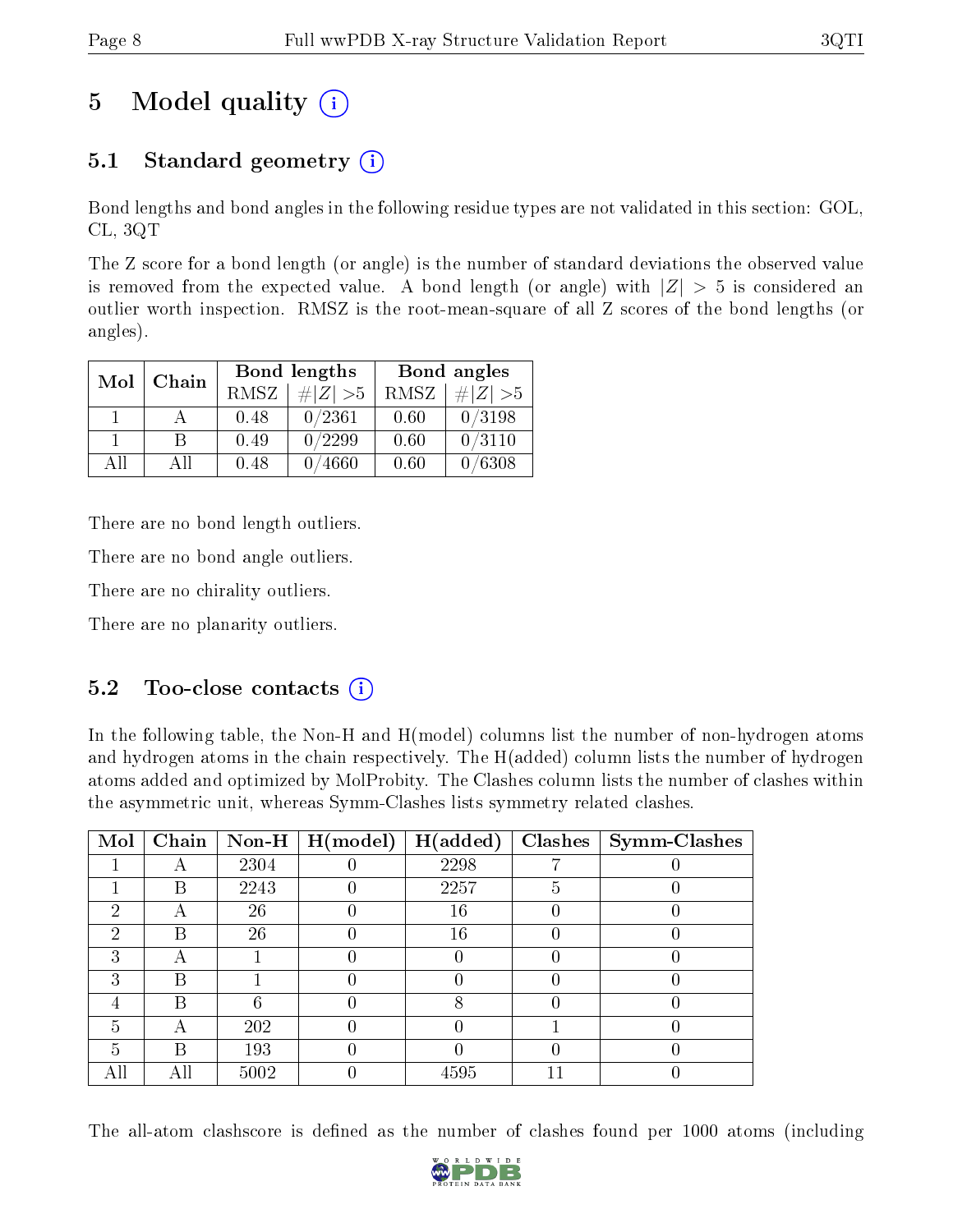hydrogen atoms). The all-atom clashscore for this structure is 1.

All (11) close contacts within the same asymmetric unit are listed below, sorted by their clash magnitude.

| Atom-1                | Atom-2               | Interatomic<br>(A)<br>distance | Clash<br>overlap $(A)$ |
|-----------------------|----------------------|--------------------------------|------------------------|
| 1:B:1066:VAL:HG11     | 1:B:1125:LEU:HB3     | 1.66                           | 0.75                   |
| 1:B:1058:LEU:HG       | 1:B:1118:ILE:HD11    | 1.89                           | 0.54                   |
| 1: A: 1053: ILE: HG21 | 1:A:1121:VAL:HG21    | 1.96                           | 0.46                   |
| 1:A:1066:VAL:HG11     | 1:A:1125:LEU:HB3     | 1.98                           | 0.46                   |
| 1: A: 1351: HIS: CE1  | 1:B:1214:GLU:HG3     | 2.51                           | 0.45                   |
| 1: A: 1141: SER: O    | 1: A:1158: PRO:HD3   | 2.17                           | 0.45                   |
| 1:B:1125:LEU:HD21     | 1:B:1147:LEU:HD11    | 2.00                           | 0.43                   |
| 1: A:1141: SER:HB3    | 5:A:49:HOH:O         | 2.19                           | 0.43                   |
| 1: B: 1146: CYS: HB3  | 1:B:1154:LEU:HB2     | 2.02                           | 0.42                   |
| 1:A:1146:CYS:HB3      | 1: A: 1154: LEU: HB2 | 2.01                           | 0.42                   |
| 1: A: 1066: VAL: HG12 | 1:A:1129:ILE:HD11    | 2.03                           | 0.40                   |

There are no symmetry-related clashes.

### 5.3 Torsion angles (i)

#### 5.3.1 Protein backbone (i)

In the following table, the Percentiles column shows the percent Ramachandran outliers of the chain as a percentile score with respect to all X-ray entries followed by that with respect to entries of similar resolution.

The Analysed column shows the number of residues for which the backbone conformation was analysed, and the total number of residues.

| Mol | Chain | Analysed                      | Favoured      | Allowed   Outliers | Percentiles |
|-----|-------|-------------------------------|---------------|--------------------|-------------|
|     |       | $284/314$ (90\%)   279 (98\%) |               | $5(2\%)$           | 100 100     |
|     |       | $271/314(86\%)$               | 267 (98 $%$ ) | $4(2\%)$           | 100<br>100  |
| All | All   | $555/628$ (88\%)              | $1546(98\%)$  | $9(2\%)$           | 100<br>100  |

There are no Ramachandran outliers to report.

#### 5.3.2 Protein sidechains  $(i)$

In the following table, the Percentiles column shows the percent sidechain outliers of the chain as a percentile score with respect to all X-ray entries followed by that with respect to entries of similar resolution.

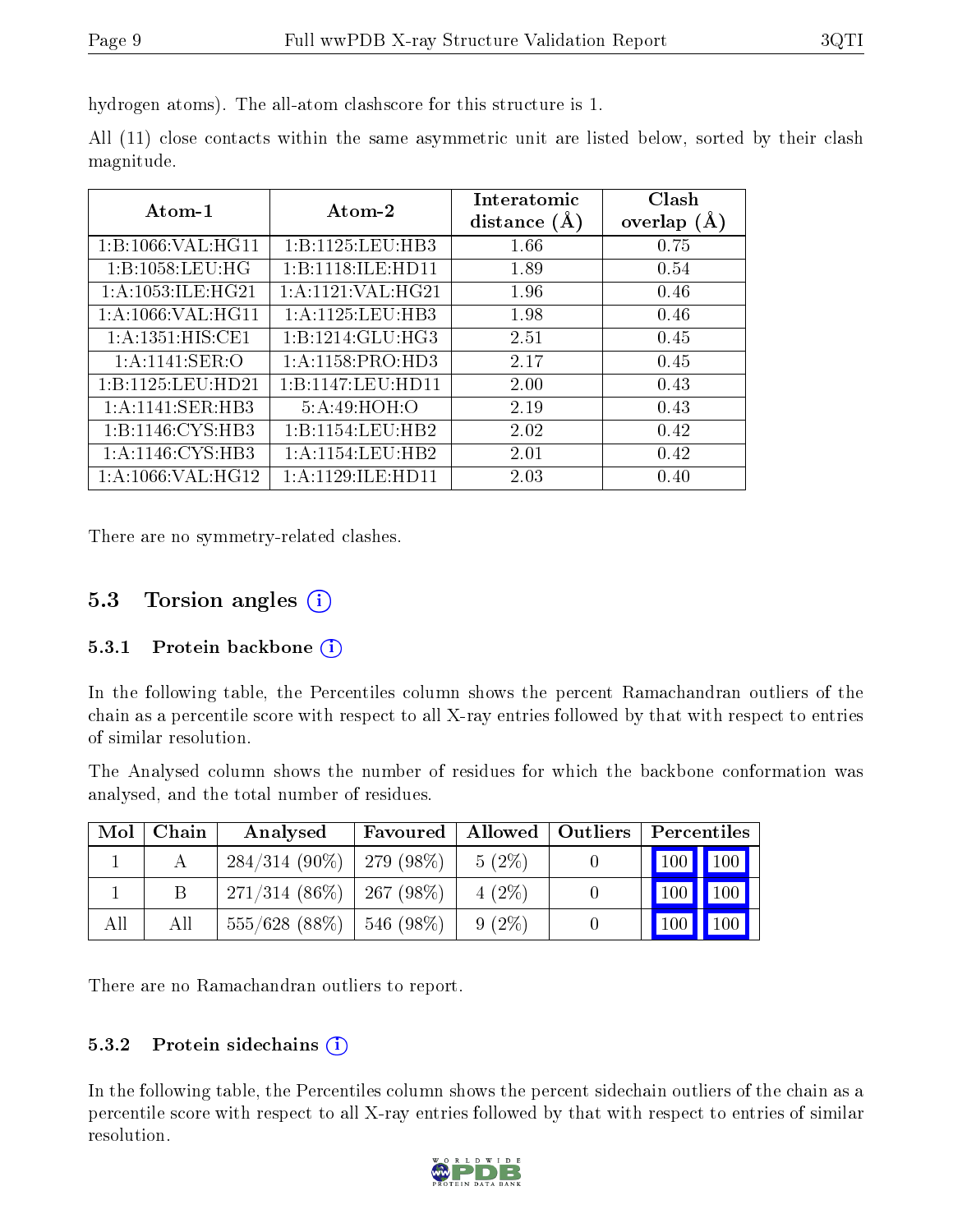| Mol | Chain | Analysed        | Rotameric   Outliers |          | Percentiles     |
|-----|-------|-----------------|----------------------|----------|-----------------|
|     |       | $252/277(91\%)$ | $250(99\%)$          | $2(1\%)$ | 81   86         |
|     |       | $248/277(90\%)$ | $247(100\%)$         | $1(0\%)$ | 93              |
| All | All   | $500/554(90\%)$ | 497 (99\%)           | $3(1\%)$ | 90 <sup>°</sup> |

The Analysed column shows the number of residues for which the sidechain conformation was analysed, and the total number of residues.

All (3) residues with a non-rotameric sidechain are listed below:

| Mol | Chain | Res  | Type |
|-----|-------|------|------|
|     |       | 1067 | GLN  |
|     |       | 1105 |      |
|     |       | 1105 |      |

Some sidechains can be flipped to improve hydrogen bonding and reduce clashes. There are no such sidechains identified.

#### $5.3.3$  RNA  $(i)$

There are no RNA molecules in this entry.

### 5.4 Non-standard residues in protein, DNA, RNA chains (i)

There are no non-standard protein/DNA/RNA residues in this entry.

### 5.5 Carbohydrates (i)

There are no carbohydrates in this entry.

### 5.6 Ligand geometry  $(i)$

Of 5 ligands modelled in this entry, 2 are monoatomic - leaving 3 for Mogul analysis.

In the following table, the Counts columns list the number of bonds (or angles) for which Mogul statistics could be retrieved, the number of bonds (or angles) that are observed in the model and the number of bonds (or angles) that are defined in the Chemical Component Dictionary. The Link column lists molecule types, if any, to which the group is linked. The Z score for a bond length (or angle) is the number of standard deviations the observed value is removed from the expected value. A bond length (or angle) with  $|Z| > 2$  is considered an outlier worth inspection. RMSZ is the root-mean-square of all Z scores of the bond lengths (or angles).

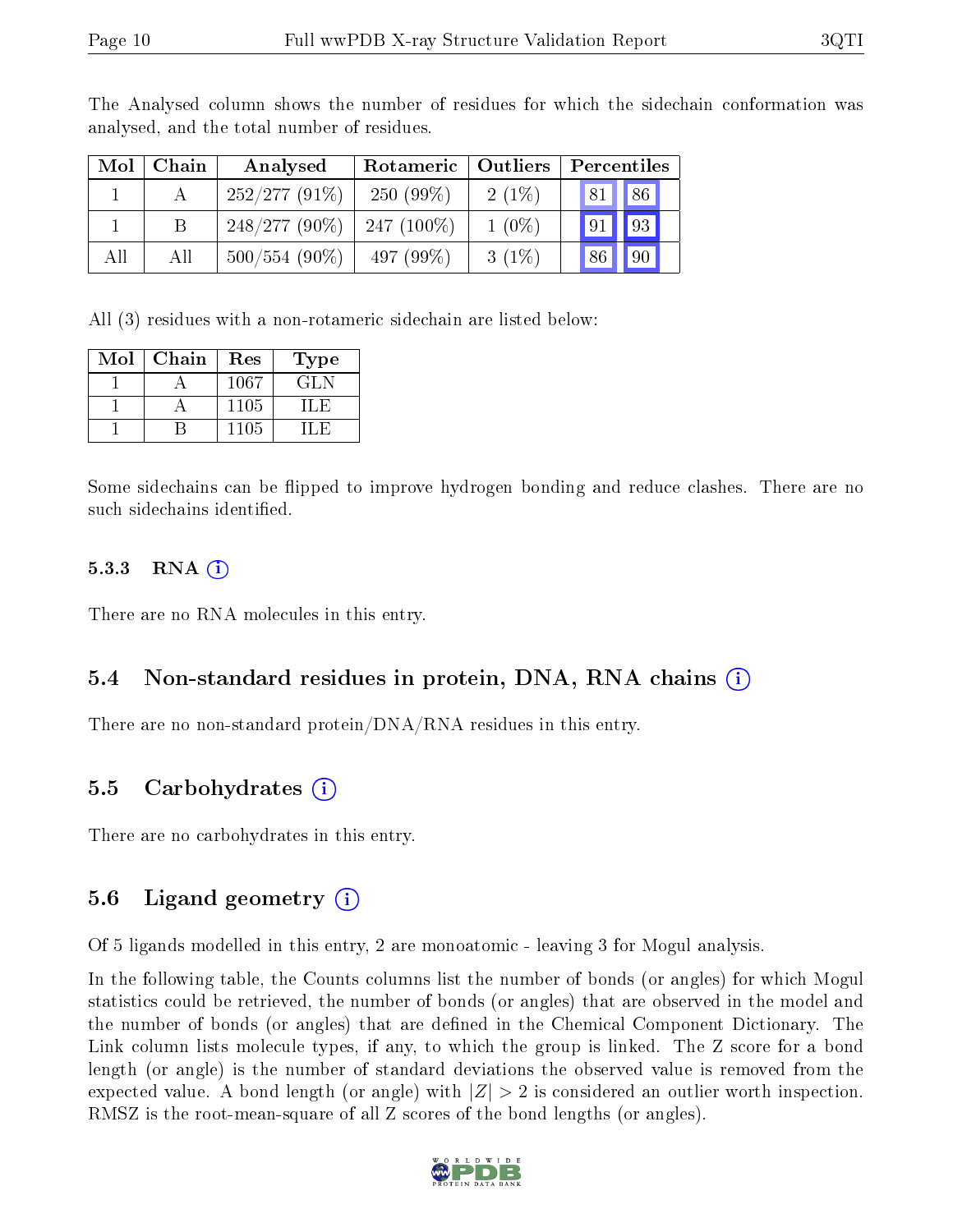| Mol | ${\rm Res}$<br>Chain |  | Link | Bond lengths |            |      | Bond angles |            |      |     |
|-----|----------------------|--|------|--------------|------------|------|-------------|------------|------|-----|
|     | Type                 |  |      |              | Counts     | RMSZ | # $ Z  > 2$ | Counts     | RMSZ | # Z |
|     | 3QT                  |  |      |              | 23, 30, 30 | 1.39 | (5 (21%)    | 29,43,43   | 0.97 |     |
| ച   | 3QT                  |  |      |              | 23,30,30   | 1.41 | 5(21%)      | 29, 43, 43 | 0.94 |     |
| 4   | $\rm GOL$            |  |      | -            | 5,5,5      | 0.51 |             | 5,5,5      | 0.14 |     |

In the following table, the Chirals column lists the number of chiral outliers, the number of chiral centers analysed, the number of these observed in the model and the number defined in the Chemical Component Dictionary. Similar counts are reported in the Torsion and Rings columns. '-' means no outliers of that kind were identified.

| Mol |     |  |                | Type   Chain   Res   Link   Chirals   Torsions   Rings |                     |
|-----|-----|--|----------------|--------------------------------------------------------|---------------------|
|     | 3QT |  | $\sim$         | $0/6/8/8$   $0/5/5/5$                                  |                     |
|     | 3QT |  | $\sim$         | 0/6/8/8                                                | $\mid 0/5/5/5 \mid$ |
|     | GOL |  | $\blacksquare$ | 2/4/4/4                                                |                     |

All (10) bond length outliers are listed below:

| Mol            | Chain | Res | <b>Type</b> | Atoms     | Z    | Observed $(A)$ | Ideal(A |
|----------------|-------|-----|-------------|-----------|------|----------------|---------|
| 2              | В     |     | 3QT         | $C10-N5$  | 2.80 | 1.38           | 1.35    |
| $\overline{2}$ | А     |     | 3QT         | $C2-C3$   | 2.59 | 1.42           | 1.36    |
| $\overline{2}$ | А     |     | 3QT         | $C19-C18$ | 2.36 | 1.42           | 1.36    |
| $\overline{2}$ | В     |     | 3QT         | $C2-C3$   | 2.36 | 1.41           | 1.36    |
| $\overline{2}$ | В     |     | 3QT         | $C16-C4$  | 2.29 | 1.42           | 1.37    |
| $\overline{2}$ | Β     |     | 3QT         | $C12-C7$  | 2.28 | 1.44           | 1.38    |
| 2              | А     |     | 3QT         | $C10-N5$  | 2.25 | 1.37           | 1.35    |
| $\overline{2}$ | А     |     | 3QT         | $C16-C4$  | 2.24 | 1.42           | 1.37    |
| $\overline{2}$ | А     |     | 3QT         | $C12-C7$  | 2.15 | 1.43           | 1.38    |
| $\overline{2}$ | В     |     | 3QT         | $C19-C18$ | 2.14 | 1.41           | 1.36    |

There are no bond angle outliers.

There are no chirality outliers.

All (2) torsion outliers are listed below:

| Mol $\vert$ Chain $\vert$ Res $\vert$ Type |      | Atoms                 |
|--------------------------------------------|------|-----------------------|
|                                            |      | $GOL$   $O1-C1-C2-O2$ |
|                                            | GOL. | $\vert$ O1-C1-C2-C3   |

There are no ring outliers.

No monomer is involved in short contacts.

The following is a two-dimensional graphical depiction of Mogul quality analysis of bond lengths, bond angles, torsion angles, and ring geometry for all instances of the Ligand of Interest. In

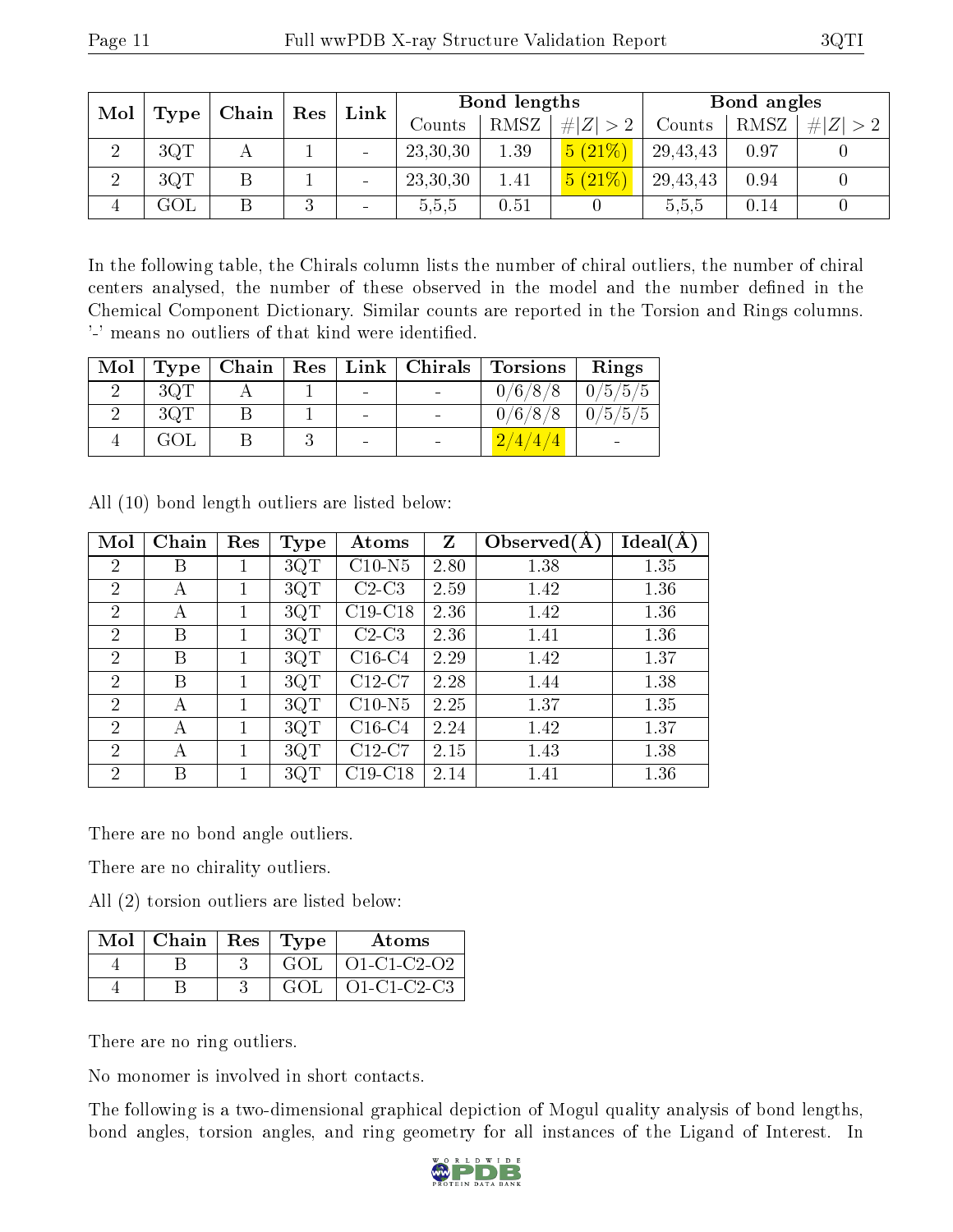addition, ligands with molecular weight > 250 and outliers as shown on the validation Tables will also be included. For torsion angles, if less then 5% of the Mogul distribution of torsion angles is within 10 degrees of the torsion angle in question, then that torsion angle is considered an outlier. Any bond that is central to one or more torsion angles identified as an outlier by Mogul will be highlighted in the graph. For rings, the root-mean-square deviation (RMSD) between the ring in question and similar rings identified by Mogul is calculated over all ring torsion angles. If the average RMSD is greater than 60 degrees and the minimal RMSD between the ring in question and any Mogul-identied rings is also greater than 60 degrees, then that ring is considered an outlier. The outliers are highlighted in purple. The color gray indicates Mogul did not find sufficient equivalents in the CSD to analyse the geometry.



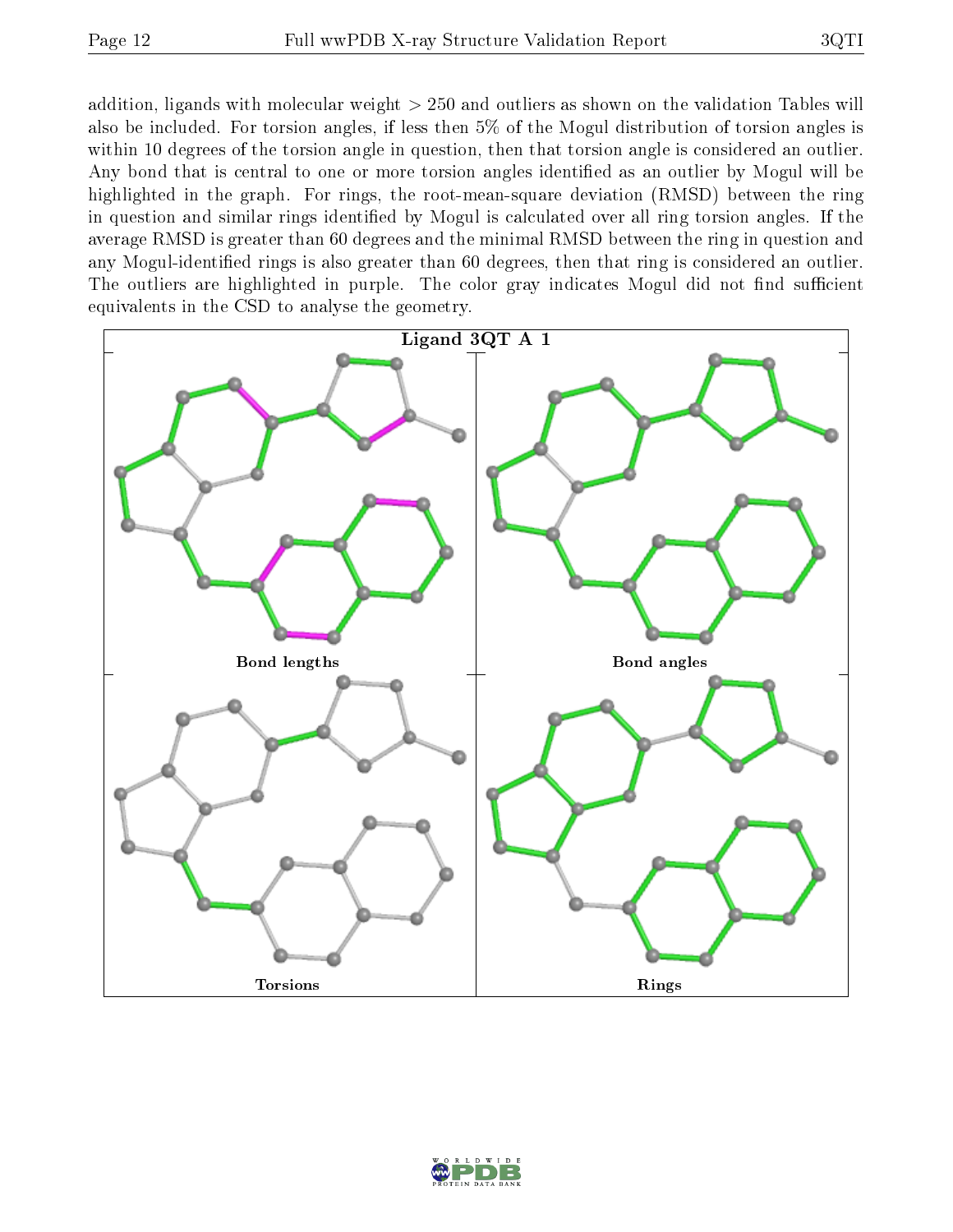

# 5.7 [O](https://www.wwpdb.org/validation/2017/XrayValidationReportHelp#nonstandard_residues_and_ligands)ther polymers (i)

There are no such residues in this entry.

# 5.8 Polymer linkage issues (i)

There are no chain breaks in this entry.

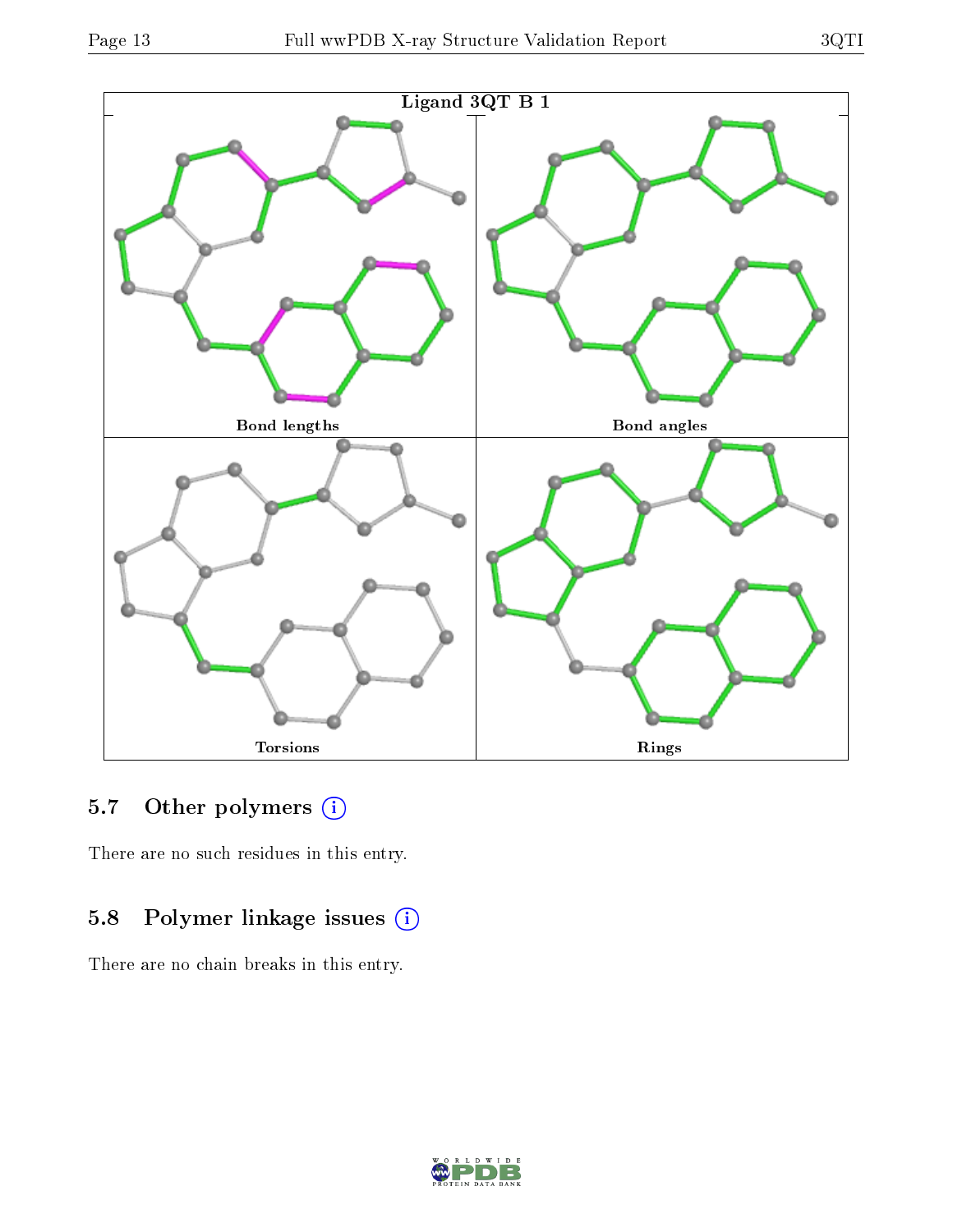# 6 Fit of model and data  $(i)$

# 6.1 Protein, DNA and RNA chains  $(i)$

In the following table, the column labelled  $#RSRZ> 2'$  contains the number (and percentage) of RSRZ outliers, followed by percent RSRZ outliers for the chain as percentile scores relative to all X-ray entries and entries of similar resolution. The OWAB column contains the minimum, median,  $95<sup>th</sup>$  percentile and maximum values of the occupancy-weighted average B-factor per residue. The column labelled ' $Q< 0.9$ ' lists the number of (and percentage) of residues with an average occupancy less than 0.9.

| Mol | Chain | Analysed        | ${ <\hspace{-1.5pt}{\mathrm{RSRZ}} \hspace{-1.5pt}>}$ | $\#\text{RSRZ}\text{>2}$     | $+$ OWAB( $A^2$ ) $+$ | $\rm Q\textcolor{black}{<}0.9$ |
|-----|-------|-----------------|-------------------------------------------------------|------------------------------|-----------------------|--------------------------------|
|     |       | $292/314(92\%)$ | 0.23                                                  | 21 (7%) 15   14              | 7, 20, 56, 83         |                                |
|     |       | $280/314(89\%)$ | 0.12                                                  | $12(4\%)$ 35<br>$\sqrt{34}$  | 7, 19, 51, 67         |                                |
| All | All   | $572/628(91\%)$ | 0.17                                                  | 33 $(5%)$<br>23<br><b>22</b> | 7, 19, 54, 83         |                                |

All (33) RSRZ outliers are listed below:

| Mol            | Chain                   | Res  | Type                      | <b>RSRZ</b>      |
|----------------|-------------------------|------|---------------------------|------------------|
| $\mathbf{1}$   | Β                       | 1115 | ILE                       | 5.2              |
| $\overline{1}$ | $\overline{A}$          | 1116 | <b>THR</b>                | 4.6              |
| $\overline{1}$ | $\overline{\rm A}$      | 1055 | <b>LEU</b>                | 4.2              |
| $\overline{1}$ | $\overline{\rm A}$      | 1063 | <b>VAL</b>                | 4.1              |
| $\overline{1}$ | $\overline{\rm A}$      | 1114 | $\rm{ARG}$                | 4.0              |
| $\mathbf{1}$   | B                       | 1089 | PHE                       | 3.7              |
| $\overline{1}$ | $\overline{\rm A}$      | 1117 | <b>ASP</b>                | 3.4              |
| $\overline{1}$ | Β                       | 1088 | <b>HIS</b>                | 3.4              |
| $\overline{1}$ | B                       | 1116 | <b>THR</b>                | 3.4              |
| $\overline{1}$ | $\overline{\mathrm{B}}$ | 1118 | ILE                       | $\overline{3.2}$ |
| $\overline{1}$ | $\overline{\mathrm{B}}$ | 1113 | $\overline{\mathrm{ASN}}$ | $\overline{3.1}$ |
| $\overline{1}$ | $\overline{\rm A}$      | 1088 | $\overline{HIS}$          | 3.0              |
| $\overline{1}$ | $\overline{\rm A}$      | 1089 | PHE                       | 3.0              |
| $\overline{1}$ | B                       | 1081 | $\overline{\mathrm{ASN}}$ | 3.0              |
| $\overline{1}$ | $\overline{\mathrm{B}}$ | 1087 | $\overline{\text{GLY}}$   | $\overline{2.9}$ |
| $\overline{1}$ | $\boldsymbol{A}$        | 1115 | ILE                       | 2.9              |
| $\overline{1}$ | $\overline{\rm A}$      | 1098 | $\overline{\text{LEU}}$   | $\overline{2.8}$ |
| $\overline{1}$ | A                       | 1053 | $IL\overline{E}$          | 2.8              |
| $\mathbf{1}$   | $\overline{\rm A}$      | 1087 | <b>GLY</b>                | 2.8              |
| $\overline{1}$ | $\overline{\rm A}$      | 1066 | VAL                       | 2.6              |
| $\mathbf{1}$   | $\overline{\rm A}$      | 1067 | <b>GLN</b>                | 2.6              |
| $\overline{1}$ | $\overline{\rm A}$      | 1149 | SER                       | 2.5              |
| $\overline{1}$ | $\overline{\rm A}$      | 1057 | ALA                       | $2.5\,$          |
| $\overline{1}$ | $\overline{\rm A}$      | 1061 | GLU<br>$\blacksquare$     | 2.4              |

Continued on next page...

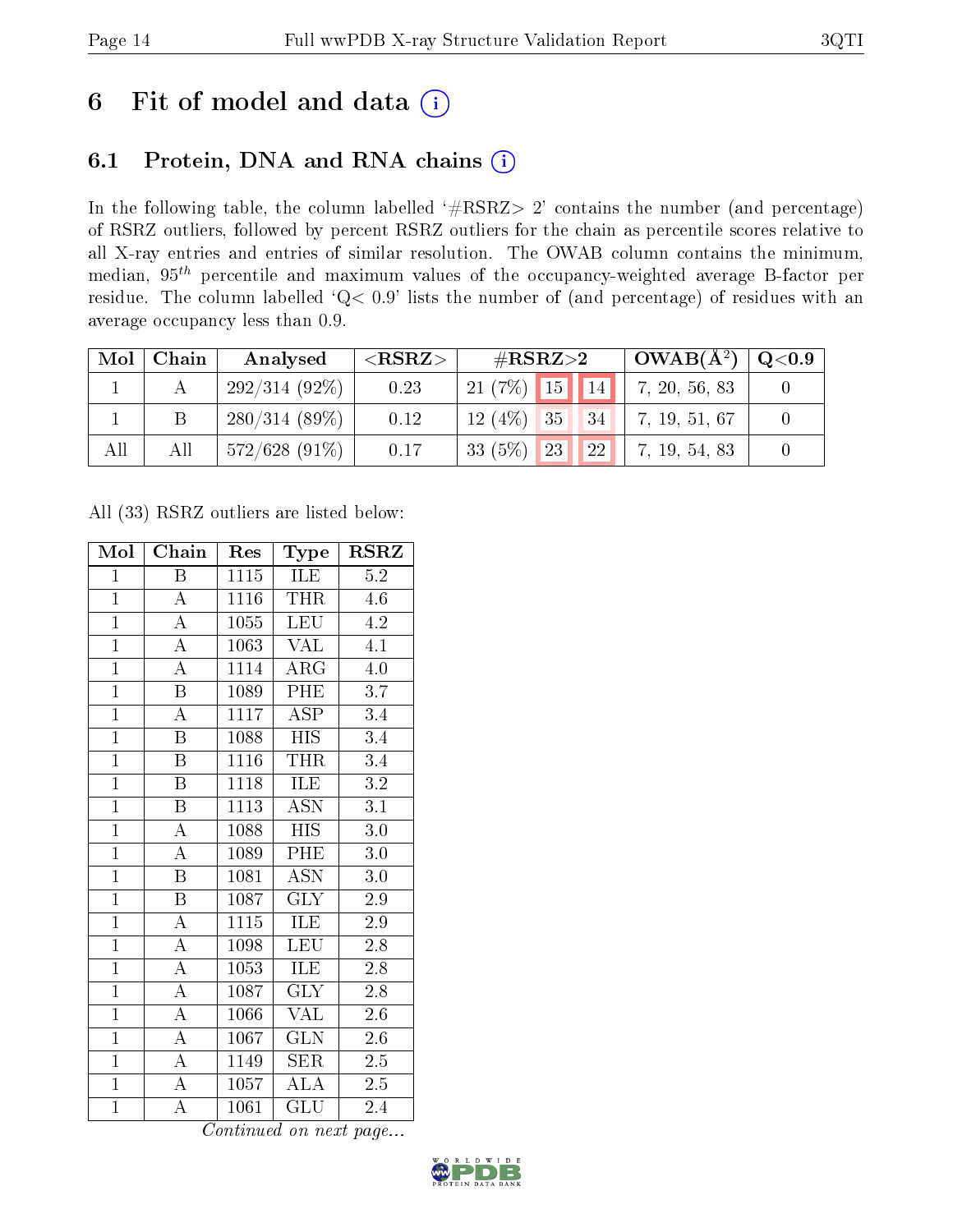| Mol | Chain | Res  | Type       | <b>RSRZ</b> |
|-----|-------|------|------------|-------------|
| 1   | В     | 1086 | $\rm{ARG}$ | 2.3         |
| 1   | В     | 1232 | <b>LYS</b> | 2.2         |
|     | А     | 1290 | PHE        | 2.1         |
| 1   | А     | 1099 | ASP        | 2.1         |
| 1   | A     | 1069 | VAL        | 2.1         |
| 1   | А     | 1150 | GLU        | 2.1         |
| 1   | А     | 1151 | GLY        | 2.1         |
| 1   | В     | 1098 | LEU        | 2.0         |
|     |       | 1124 | PHE        | 2.0         |

Continued from previous page...

### 6.2 Non-standard residues in protein, DNA, RNA chains  $(i)$

There are no non-standard protein/DNA/RNA residues in this entry.

### 6.3 Carbohydrates  $(i)$

There are no carbohydrates in this entry.

### 6.4 Ligands  $(i)$

In the following table, the Atoms column lists the number of modelled atoms in the group and the number defined in the chemical component dictionary. The B-factors column lists the minimum, median,  $95<sup>th</sup>$  percentile and maximum values of B factors of atoms in the group. The column labelled  $Q< 0.9$ ' lists the number of atoms with occupancy less than 0.9.

| Mol | Type | Chain | Res  | Atoms | $\bf RSCC$ |      | $\mid$ RSR $\mid$ B-factors( $\rm \AA^2)$ | Q <sub>0.9</sub> |
|-----|------|-------|------|-------|------------|------|-------------------------------------------|------------------|
|     | GOL  |       |      | 6/6   | 0.79       | 0.13 | 47, 48, 48, 48                            |                  |
|     | 3QT  |       |      | 26/26 | 0.95       | 0.11 | 13, 17, 21, 22                            |                  |
|     | 3QT  |       |      | 26/26 | 0.97       | 0.10 | 14, 17, 20, 23                            |                  |
|     |      |       | 1361 |       | $1.00\,$   | 0.08 | 10, 10, 10, 10                            |                  |
|     |      |       |      |       | $1.00\,$   | 0.06 | 13, 13, 13, 13                            |                  |

The following is a graphical depiction of the model fit to experimental electron density of all instances of the Ligand of Interest. In addition, ligands with molecular weight  $> 250$  and outliers as shown on the geometry validation Tables will also be included. Each fit is shown from different orientation to approximate a three-dimensional view.

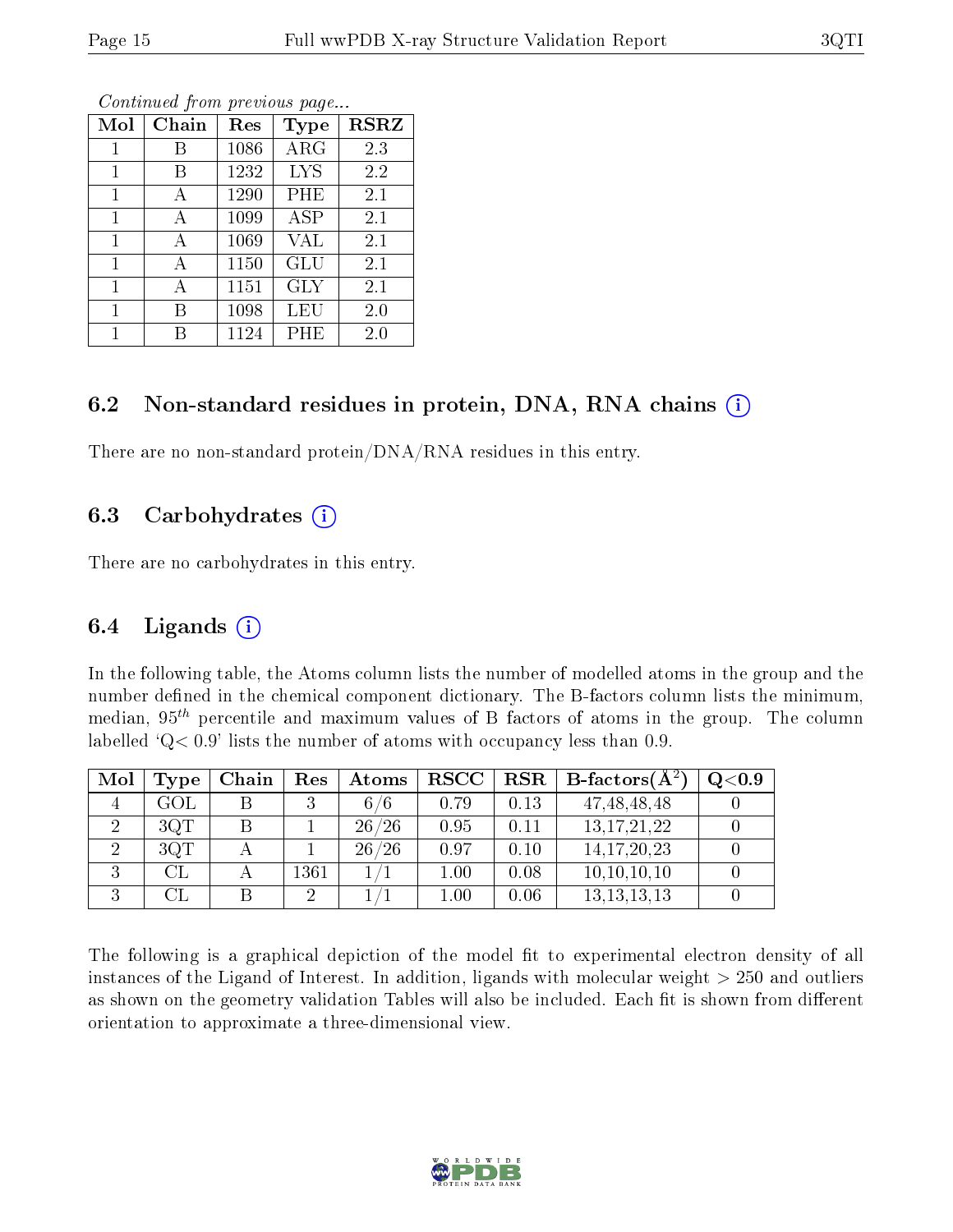